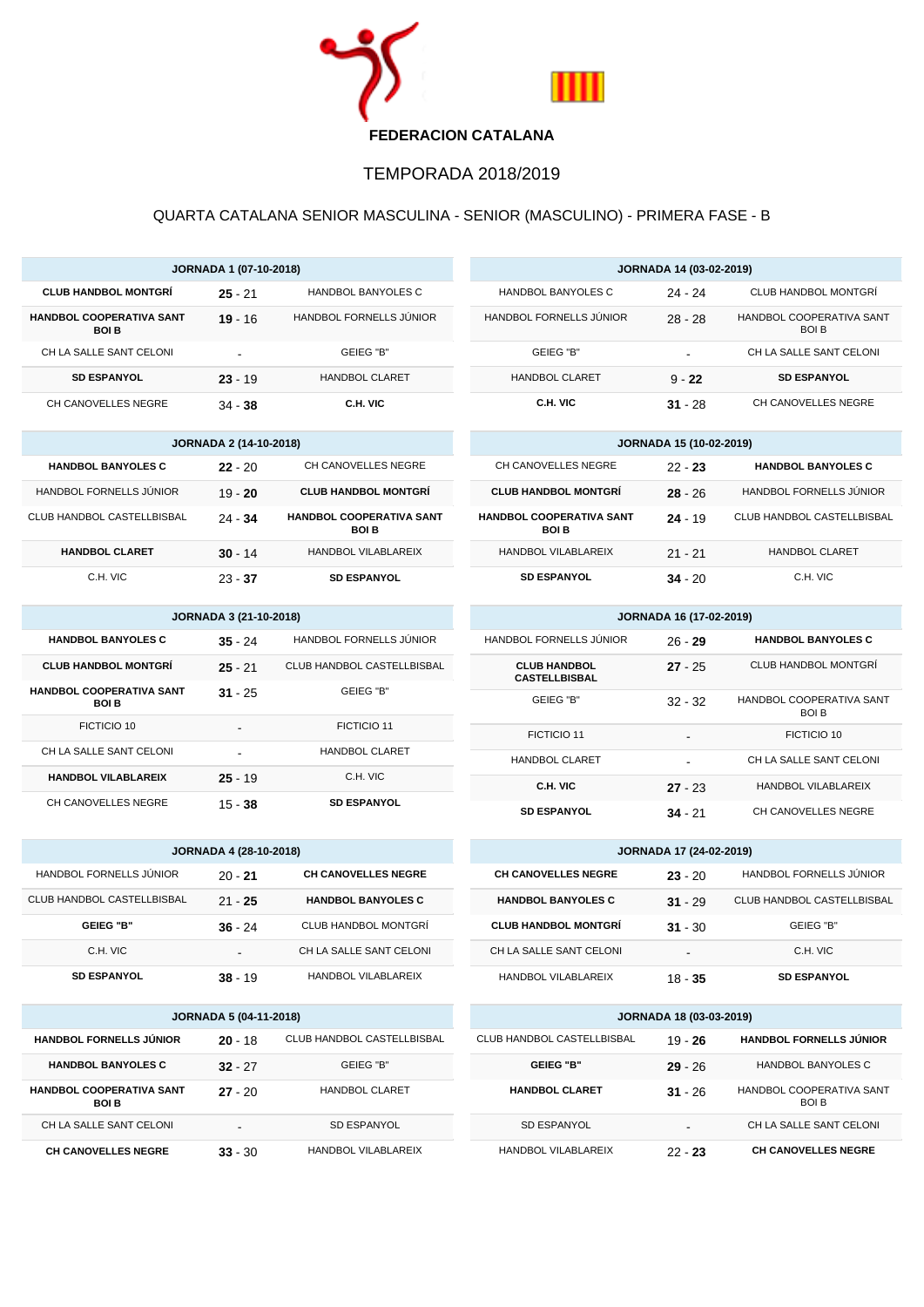| <b>JORNADA 6 (11-11-2018)</b>               |           |                                         |  |
|---------------------------------------------|-----------|-----------------------------------------|--|
| <b>CLUB HANDBOL</b><br><b>CASTELLBISBAL</b> | $23 - 21$ | CH CANOVELLES NEGRE                     |  |
| GEIEG "B"                                   | $26 - 32$ | <b>HANDBOL FORNELLS JUNIOR</b>          |  |
| <b>HANDBOL CLARET</b>                       | $22 - 23$ | <b>CLUB HANDBOL MONTGRÍ</b>             |  |
| C.H. VIC                                    | $32 - 31$ | HANDBOL COOPERATIVA SANT<br><b>BOIB</b> |  |
| HANDBOL VILABLAREIX                         |           | CH LA SALLE SANT CELONI                 |  |

| <b>JORNADA 7 (18-11-2018)</b>           |           |                         |  |
|-----------------------------------------|-----------|-------------------------|--|
| CLUB HANDBOL CASTELLBISBAL              | $20 - 31$ | <b>GEIEG "B"</b>        |  |
| <b>HANDBOL BANYOLES C</b>               | $25 - 23$ | <b>HANDBOL CLARET</b>   |  |
| <b>CLUB HANDBOL MONTGRÍ</b>             | $24 - 23$ | C.H. VIC                |  |
| HANDBOL COOPERATIVA SANT<br><b>BOLB</b> | 16 - 29   | <b>SD ESPANYOL</b>      |  |
| CH CANOVELLES NEGRE                     |           | CH LA SALLE SANT CELONI |  |

| <b>JORNADA 8 (25-11-2018)</b> |           |                                                |  |
|-------------------------------|-----------|------------------------------------------------|--|
| GEIEG "B"                     | $27 - 35$ | <b>CH CANOVELLES NEGRE</b>                     |  |
| <b>HANDBOL CLARET</b>         | $25 - 19$ | HANDBOL FORNELLS JUNIOR                        |  |
| C.H. VIC                      | $29 - 16$ | HANDBOL BANYOLES C                             |  |
| <b>SD ESPANYOL</b>            | $34 - 15$ | CLUB HANDBOL MONTGRÍ                           |  |
| HANDBOL VILABLAREIX           | $18 - 32$ | <b>HANDBOL COOPERATIVA SANT</b><br><b>BOIB</b> |  |

| <b>JORNADA 9 (02-12-2019)</b>           |           |                         |  |
|-----------------------------------------|-----------|-------------------------|--|
| CLUB HANDBOL CASTELLBISBAL              | $17 - 21$ | <b>HANDBOL CLARET</b>   |  |
| <b>HANDBOL FORNELLS JÚNIOR</b>          | $31 - 28$ | C.H. VIC                |  |
| <b>HANDBOL BANYOLES C</b>               | $16 - 34$ | <b>SD ESPANYOL</b>      |  |
| <b>CLUB HANDBOL MONTGRÍ</b>             | $33 - 25$ | HANDBOL VILABLAREIX     |  |
| HANDBOL COOPERATIVA SANT<br><b>BOIB</b> |           | CH LA SALLE SANT CELONI |  |

| <b>JORNADA 10 (09-12-2019)</b> |           |                            |  |
|--------------------------------|-----------|----------------------------|--|
| <b>HANDBOL CLARET</b>          | $25 - 24$ | GEIEG "B"                  |  |
| C.H. VIC                       | $28 - 22$ | CLUB HANDBOL CASTELLBISBAL |  |
| <b>SD ESPANYOL</b>             | $31 - 18$ | HANDBOL FORNELLS JÚNIOR    |  |
| HANDBOL VILABLAREIX            | $24 - 29$ | <b>HANDBOL BANYOLES C</b>  |  |
| CH LA SALLE SANT CELONI        |           | CLUB HANDBOL MONTGRÍ       |  |

| <b>JORNADA 11 (16-12-2019)</b> |           |                                          |  |
|--------------------------------|-----------|------------------------------------------|--|
| <b>GEIEG "B"</b>               | $30 - 23$ | C.H. VIC                                 |  |
| CLUB HANDBOL CASTELLBISBAL     | $17 - 31$ | <b>SD ESPANYOL</b>                       |  |
| <b>HANDBOL FORNELLS JÚNIOR</b> | $26 - 21$ | HANDBOL VILABLAREIX                      |  |
| HANDBOL BANYOLES C             |           | CH LA SALLE SANT CELONI                  |  |
| CH CANOVELLES NEGRE            | $21 - 22$ | <b>HANDBOL COOPERATIVA SANT</b><br>BOI B |  |

| <b>JORNADA 12 (20-01-2019)</b>                 |           |                                             |  |
|------------------------------------------------|-----------|---------------------------------------------|--|
| CH CANOVELLES NEGRE                            | $23 - 23$ | <b>HANDBOL CLARET</b>                       |  |
| <b>SD ESPANYOL</b>                             | $38 - 22$ | GEIEG "B"                                   |  |
| HANDBOL VILABLAREIX                            | $25 - 26$ | <b>CLUB HANDBOL</b><br><b>CASTELLBISBAL</b> |  |
| CH LA SALLE SANT CELONI                        |           | HANDBOL FORNELLS JÚNIOR                     |  |
| <b>HANDBOL COOPERATIVA SANT</b><br><b>BOIB</b> | $31 - 19$ | CLUB HANDBOL MONTGRÍ                        |  |
| IODNADA 12 (27-01-2010)                        |           |                                             |  |

|                       | <b>JORNADA 13 (27-01-2019)</b> |          |
|-----------------------|--------------------------------|----------|
| <b>HANDBOL CLARET</b> | 24 - 24                        | C.H. VIC |

| <b>JORNADA 19 (10-03-2019)</b>                 |           |                            |  |
|------------------------------------------------|-----------|----------------------------|--|
| <b>CH CANOVELLES NEGRE</b>                     | $27 - 26$ | CLUB HANDBOL CASTELLBISBAL |  |
| HANDBOL FORNELLS JÚNIOR                        | $25 - 28$ | <b>GEIEG "B"</b>           |  |
| <b>CLUB HANDBOL MONTGRÍ</b>                    | $27 - 28$ | <b>HANDBOL CLARET</b>      |  |
| <b>HANDBOL COOPERATIVA SANT</b><br><b>BOLB</b> | $32 - 23$ | C.H. VIC                   |  |

| <b>JORNADA 20 (17-03-2019)</b> |           |                                         |  |
|--------------------------------|-----------|-----------------------------------------|--|
| <b>GEIEG "B"</b>               | $32 - 27$ | CLUB HANDBOL CASTELLBISBAL              |  |
| <b>HANDBOL CLARET</b>          | $19 - 26$ | <b>HANDBOL BANYOLES C</b>               |  |
| C.H. VIC                       | $24 - 23$ | CLUB HANDBOL MONTGRÍ                    |  |
| <b>SD ESPANYOL</b>             | $27 - 23$ | HANDBOL COOPERATIVA SANT<br><b>BOIB</b> |  |
| CH LA SALLE SANT CELONI        |           | CH CANOVELLES NEGRE                     |  |

CH LA SALLE SANT CELONI **-** HANDBOL VILABLAREIX

I

| <b>JORNADA 21 (24-03-2019)</b>                 |           |                       |  |
|------------------------------------------------|-----------|-----------------------|--|
| CH CANOVELLES NEGRE                            | $29 - 30$ | GEIFG "B"             |  |
| <b>HANDBOL FORNELLS JUNIOR</b>                 | $25 - 22$ | <b>HANDBOL CLARET</b> |  |
| <b>HANDBOL BANYOLES C</b>                      | $34 - 19$ | C.H. VIC              |  |
| CLUB HANDBOL MONTGRÍ                           | $14 - 31$ | <b>SD ESPANYOL</b>    |  |
| <b>HANDBOL COOPERATIVA SANT</b><br><b>BOLB</b> | $33 - 17$ | HANDBOL VILABLAREIX   |  |

| <b>JORNADA 22 (31-03-2019)</b> |           |                                   |  |
|--------------------------------|-----------|-----------------------------------|--|
| <b>HANDBOL CLARET</b>          | $27 - 23$ | CLUB HANDBOL CASTELLBISBAL        |  |
| C.H. VIC                       | $31 - 27$ | HANDBOL FORNELLS JÚNIOR           |  |
| <b>SD ESPANYOL</b>             | $30 - 21$ | HANDBOL BANYOLES C                |  |
| HANDBOL VILABLAREIX            | $25 - 32$ | <b>CLUB HANDBOL MONTGRÍ</b>       |  |
| CH LA SALLE SANT CELONI        | -         | HANDBOL COOPERATIVA SANT<br>ROI R |  |

| <b>JORNADA 23 (07-04-2019)</b> |           |                         |  |
|--------------------------------|-----------|-------------------------|--|
| <b>GEIEG "B"</b>               | $35 - 29$ | <b>HANDBOL CLARET</b>   |  |
| CLUB HANDBOL CASTELLBISBAL     | $25 - 28$ | C.H. VIC                |  |
| HANDBOL FORNELLS JÚNIOR        | $20 - 38$ | <b>SD ESPANYOL</b>      |  |
| <b>HANDBOL BANYOLES C</b>      | $30 - 23$ | HANDBOL VILABLAREIX     |  |
| CLUB HANDBOL MONTGRÍ           | -         | CH LA SALLE SANT CELONI |  |

| <b>JORNADA 24 (14-04-2019)</b>                 |                          |                                   |  |
|------------------------------------------------|--------------------------|-----------------------------------|--|
| C.H. VIC                                       | $32 - 33$                | <b>GEIEG "B"</b>                  |  |
| <b>SD ESPANYOL</b>                             | $33 - 16$                | <b>CLUB HANDBOL CASTELLBISBAL</b> |  |
| HANDBOL VILABLAREIX                            | $12 - 27$                | <b>HANDBOL FORNELLS JÚNIOR</b>    |  |
| CH LA SALLE SANT CELONI                        | $\overline{\phantom{0}}$ | HANDBOL BANYOLES C                |  |
| <b>HANDBOL COOPERATIVA SANT</b><br><b>BOIB</b> | $32 - 25$                | CH CANOVELLES NEGRE               |  |

| <b>JORNADA 25 (28-04-2019)</b>              |           |                                                |  |  |  |  |  |
|---------------------------------------------|-----------|------------------------------------------------|--|--|--|--|--|
| <b>HANDBOL CLARET</b>                       | $29 - 22$ | CH CANOVELLES NEGRE                            |  |  |  |  |  |
| GEIEG "B"                                   | $26 - 30$ | <b>SD ESPANYOL</b>                             |  |  |  |  |  |
| <b>CLUB HANDBOL</b><br><b>CASTELLBISBAL</b> | $37 - 25$ | HANDBOL VILABLAREIX                            |  |  |  |  |  |
| HANDBOL FORNELLS JUNIOR                     |           | CH LA SALLE SANT CELONI                        |  |  |  |  |  |
| CLUB HANDBOL MONTGRÍ                        | $27 - 31$ | <b>HANDBOL COOPERATIVA SANT</b><br><b>BOIB</b> |  |  |  |  |  |
|                                             |           |                                                |  |  |  |  |  |

| <b>JORNADA 26 (05-05-2019)</b> |           |                       |  |  |  |  |
|--------------------------------|-----------|-----------------------|--|--|--|--|
| C.H. VIC                       | $33 - 32$ | <b>HANDBOL CLARET</b> |  |  |  |  |